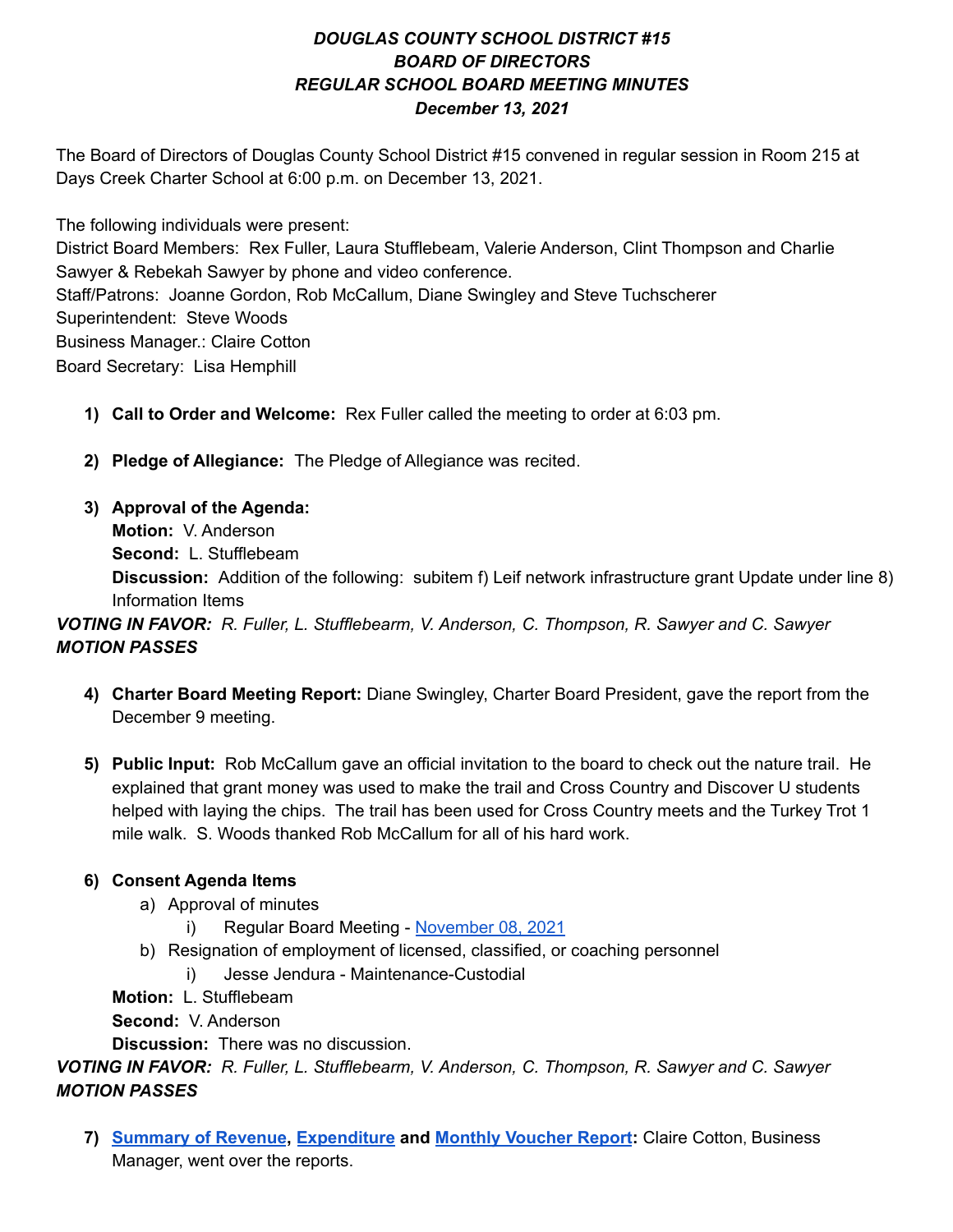- a) Fiscal Update Narrative: Claire Cotton, went over the update that was included in the board packet. The following highlights were included in the report: Visions up-to-date with all expenditure accounts, encumbrances, detailed expenditure report by function, larger than normal amount of grant dollars, property tax payments, State School fund, General ESD Funds and miscellaneous revenue, Beginning Fund Balance, audit due January 3, 2022 - presentation by Steve Tuchscherer at December district board meeting and OSCIM grant application process. There was also some discussion regarding the voucher report regarding the national staff development training in New Orleans attended by Jonathan Lopez-Valadez and paid by a Perkins grant, the Epilog Laser core charge for a part that is under warranty, Douglas ESD contracts, Computer Network Support issues with not receiving the full 4 days a week the district is paying for and the possibility of hiring a district IT person instead of contracting.
- b) Presentation of 20-21 Audit Report: Steve Tuchscherer, CPA of Umpqua Valley Financial, gave the audit report. The highlights from the audit include the following: Ending Fund Balance of \$1,606,036, Committed Fund Balance, grants, the findings reported in earlier years were in his opinion very minor and no infractions were found for the 2019-20 school year, Internal Controls, system of checks and balances, payroll is approximately 90% of expenditures, the best method of deterring fraud is whistleblowing and the district is in a good financial position. Hard copies of the audit were given to district board members.

### **8) Information Items**

- a) Enrollment Update: The current enrollment is 216 students.
- b) General Obligation Bond Levy Rate Analysis, Schematic, OSCIM Ranking: The application will be turned in and we will hear something back by the end of the first of the year and at that point will decide how to move forward.
- c) OSBA LPC candidate information, OSBA's Election Center information: S. Woods stated that this is an action item to vote on a representative for Position 9. The recommendation from the Douglas County Superintendents is to vote for Candice Voynick. Each district votes for a representative and the superintendent fills out the ballot.
- d) District Water Supply: A lot of repair work has been done but water is still trickling out somewhere. The maintenance crew is currently working on finding and fixing the issue. Also, due to an increase in the price of propane, the district moved to an electric water heater system for the 1000 gallon water tank that serves the gym.
- e) Board Policy Updates First Read Items of focus: S. Woods explained that the updates with optional language were gone through and placed on the Items of Focus worksheet. The policy updates include the following policies (\* denotes required update): \*AC - Nondiscrimination, \*AC-AR - Discrimination Complaint Prodedure, BBAA - Individual Board Member's Authority and Responsibilities, BDBDA - Board Meetings, BDDH - Public Comment at Board Meetings, BDDH-AR - Public Comment at Board Meetings, CM - Compliance and Reporting on Standards, DJC - Building Requirements, \*GBA - Equal Employment Opportunity, \*GBEA - Workplace Harassment, \*GBNAA/JHFF - Suspected Sexual Conduct with Students and Reporting Requrements, GBNA-AR - Hazing, Harassment, Intimidation, Bullying, Menacing or Cyberbullying Reporting Procedures - Staff, \*GBNAB/JHFE - Suspected Abuse of a Child Reporting Requirements, \*GBNAB/JHFE-AR(1) - Reporting of Suspected Abuse of a Child, GBNAB/JHFE-AR(2) - Reporting of Suspected Abuse of a Child, IA - Instructional Goals, \*IB - Freedom of Expression, \*IGBHA - Alternative Education Programs, \*IGBI - Bilingual Education, IIA - Instructional Resources/Instructional Materials, IJ - School Counseling Program, \*IKF - Graduation Requirements, IKFB - Graduation Exercises, IL - Assessment Program, \*JB - Equal Educational Opportunity, JBB - Educational Equity, JECB - Admission of Nonresident Students, \*JFC - Student Conduct, \*JFCF[Hazing,] Harassment, Intimidation, Bullying, [Menacing,] Cyberbullying, Teen Dating violence or Domestic Violence - Student, \*JFCJ - Weapons in Schools, \*JHFE/GBNAB - Suspected Abuse of a Child Reporting Requirements, \*JHFE/GBNAB-AR(1) - Reporting of Suspected Abuse of a Child, JHFE/GBNAB-AR(2) -